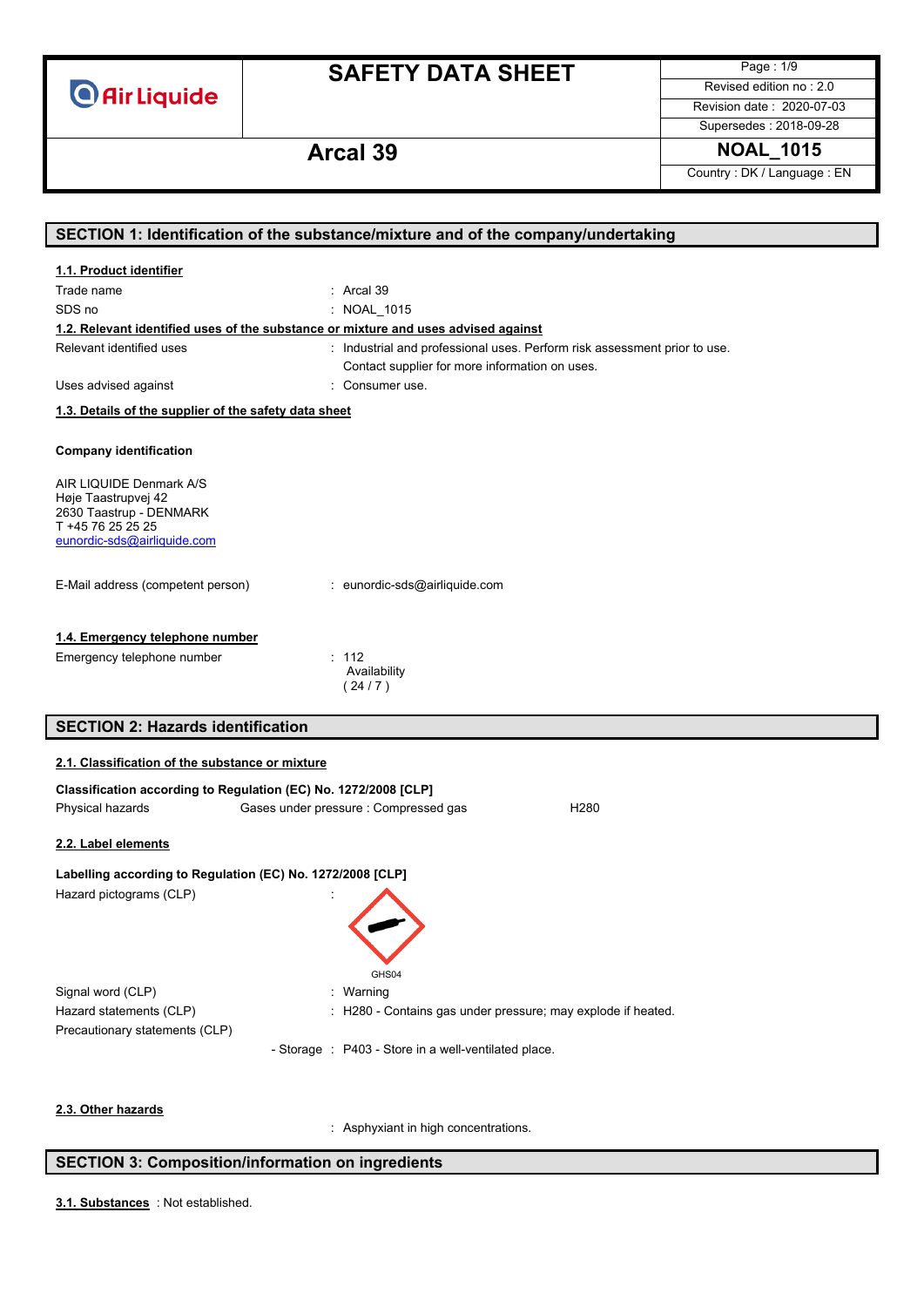

# **SAFETY DATA SHEET**

Page : 2/9 Revised edition no : 2.0

Revision date : 2020-07-03 Supersedes : 2018-09-28

# **Arcal 39 NOAL\_1015**

Country : DK / Language : EN

### **3.2. Mixtures**

| <b>Name</b> | <b>Product identifier</b>                                                    | Composition<br>$[V-%]:$ | <b>Classification according to</b><br><b>Regulation (EC) No. 1272/2008</b><br>[CLP] |
|-------------|------------------------------------------------------------------------------|-------------------------|-------------------------------------------------------------------------------------|
| Argon       | (CAS-No.) 7440-37-1<br>(EC-No.) 231-147-0<br>(EC Index-No.)<br>(REACH-no) *1 | 88                      | Press. Gas (Comp.), H280                                                            |
| Helium      | (CAS-No.) 7440-59-7<br>(EC-No.) 231-168-5<br>(EC Index-No.)<br>(REACH-no) *1 | 10                      | Press. Gas (Comp.), H280                                                            |
| Nitrogen    | (CAS-No.) 7727-37-9<br>(EC-No.) 231-783-9<br>(EC Index-No.)<br>(REACH-no) *1 | $\overline{2}$          | Press. Gas (Comp.), H280                                                            |

Full text of H-statements: see section 16

*Contains no other components or impurities which will influence the classification of the product.*

*\*1: Listed in Annex IV / V REACH, exempted from registration.*

*\*2: Registration deadline not expired.*

*\*3: Registration not required: Substance manufactured or imported < 1t/y.*

### **SECTION 4: First aid measures**

#### **4.1. Description of first aid measures**

| - Inhalation                                                     | : Remove victim to uncontaminated area wearing self contained breathing apparatus. Keep<br>victim warm and rested. Call a doctor. Perform cardiopulmonary resuscitation if breathing<br>stopped. |  |  |
|------------------------------------------------------------------|--------------------------------------------------------------------------------------------------------------------------------------------------------------------------------------------------|--|--|
| - Skin contact                                                   | : Adverse effects not expected from this product.                                                                                                                                                |  |  |
| - Eye contact                                                    | : Adverse effects not expected from this product.                                                                                                                                                |  |  |
| - Ingestion                                                      | : Ingestion is not considered a potential route of exposure.                                                                                                                                     |  |  |
| 4.2. Most important symptoms and effects, both acute and delayed |                                                                                                                                                                                                  |  |  |
|                                                                  | $\therefore$ In high concentrations may cause asphyxiation. Symptoms may include loss of<br>mobility/consciousness. Victim may not be aware of asphyxiation.<br>Refer to section 11.             |  |  |

**4.3. Indication of any immediate medical attention and special treatment needed**

: None.

## **SECTION 5: Firefighting measures**

#### **5.1. Extinguishing media**

| - Suitable extinguishing media                             | : Water spray or fog.                                       |
|------------------------------------------------------------|-------------------------------------------------------------|
| - Unsuitable extinguishing media                           | : Do not use water jet to extinguish.                       |
| 5.2. Special hazards arising from the substance or mixture |                                                             |
| Specific hazards                                           | : Exposure to fire may cause containers to rupture/explode. |
| Hazardous combustion products                              | : None.                                                     |
| 5.3. Advice for firefighters                               |                                                             |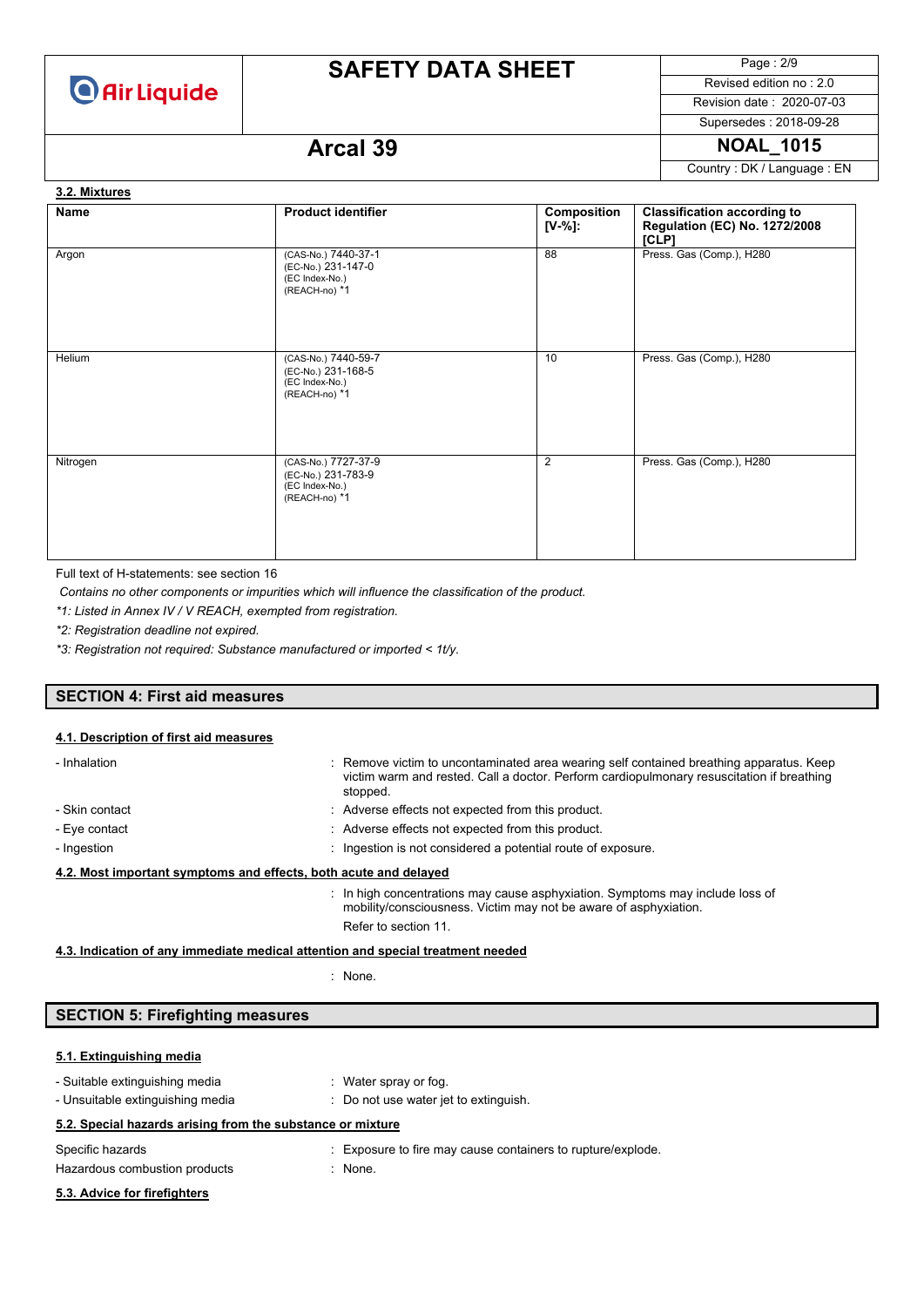| <b>O</b> Air Liquide                           | <b>SAFETY DATA SHEET</b>                                                                                          | Page: 3/9                                                                                                                                                                                                                                                                                    |  |  |
|------------------------------------------------|-------------------------------------------------------------------------------------------------------------------|----------------------------------------------------------------------------------------------------------------------------------------------------------------------------------------------------------------------------------------------------------------------------------------------|--|--|
|                                                |                                                                                                                   | Revised edition no: 2.0                                                                                                                                                                                                                                                                      |  |  |
|                                                |                                                                                                                   | Revision date: 2020-07-03                                                                                                                                                                                                                                                                    |  |  |
|                                                |                                                                                                                   | Supersedes: 2018-09-28                                                                                                                                                                                                                                                                       |  |  |
|                                                | <b>Arcal 39</b>                                                                                                   | <b>NOAL 1015</b>                                                                                                                                                                                                                                                                             |  |  |
|                                                |                                                                                                                   | Country: DK / Language: EN                                                                                                                                                                                                                                                                   |  |  |
| Specific methods                               | drainage systems.                                                                                                 | : Use fire control measures appropriate for the surrounding fire. Exposure to fire and heat<br>radiation may cause gas receptacles to rupture. Cool endangered receptacles with water spray<br>jet from a protected position. Prevent water used in emergency cases from entering sewers and |  |  |
|                                                | If possible, stop flow of product.                                                                                |                                                                                                                                                                                                                                                                                              |  |  |
|                                                |                                                                                                                   | Use water spray or fog to knock down fire fumes if possible.                                                                                                                                                                                                                                 |  |  |
|                                                |                                                                                                                   | Move containers away from the fire area if this can be done without risk.                                                                                                                                                                                                                    |  |  |
| Special protective equipment for fire fighters | : In confined space use self-contained breathing apparatus.                                                       |                                                                                                                                                                                                                                                                                              |  |  |
|                                                | fighters.                                                                                                         | Standard protective clothing and equipment (Self Contained Breathing Apparatus) for fire                                                                                                                                                                                                     |  |  |
|                                                | Standard EN 137 - Self-contained open-circuit compressed air breathing apparatus with full<br>face mask.          |                                                                                                                                                                                                                                                                                              |  |  |
|                                                | Standard EN 469 - Protective clothing for firefighters. Standard - EN 659: Protective gloves for<br>firefighters. |                                                                                                                                                                                                                                                                                              |  |  |

### **SECTION 6: Accidental release measures**

### **6.1. Personal precautions, protective equipment and emergency procedures**

|                                                           | : Try to stop release.                                                                                         |  |
|-----------------------------------------------------------|----------------------------------------------------------------------------------------------------------------|--|
|                                                           | Evacuate area.                                                                                                 |  |
|                                                           | Wear self-contained breathing apparatus when entering area unless atmosphere is proved to<br>be safe.          |  |
|                                                           | Ensure adequate air ventilation.                                                                               |  |
|                                                           | Prevent from entering sewers, basements and workpits, or any place where its accumulation<br>can be dangerous. |  |
|                                                           | Act in accordance with local emergency plan.                                                                   |  |
|                                                           | Stay upwind.                                                                                                   |  |
|                                                           | Oxygen detectors should be used when asphyxiating gases may be released.                                       |  |
| 6.2. Environmental precautions                            |                                                                                                                |  |
|                                                           | : Try to stop release.                                                                                         |  |
| 6.3. Methods and material for containment and cleaning up |                                                                                                                |  |
|                                                           | : Ventilate area.                                                                                              |  |
| 6.4. Reference to other sections                          |                                                                                                                |  |
|                                                           | $\therefore$ See also sections 8 and 13.                                                                       |  |
| <b>SECTION 7: Handling and storage</b>                    |                                                                                                                |  |

# **7.1. Precautions for safe handling**

| Safe use of the product | The product must be handled in accordance with good industrial hygiene and safety<br>procedures.                                                         |
|-------------------------|----------------------------------------------------------------------------------------------------------------------------------------------------------|
|                         | Only experienced and properly instructed persons should handle gases under pressure.                                                                     |
|                         | Consider pressure relief device(s) in gas installations.                                                                                                 |
|                         | Ensure the complete gas system was (or is regularily) checked for leaks before use.                                                                      |
|                         | Do not smoke while handling product.                                                                                                                     |
|                         | Use only properly specified equipment which is suitable for this product, its supply pressure and<br>temperature. Contact your gas supplier if in doubt. |
|                         | Avoid suck back of water, acid and alkalis.                                                                                                              |
|                         | Do not breathe gas.                                                                                                                                      |
|                         | Avoid release of product into atmosphere.                                                                                                                |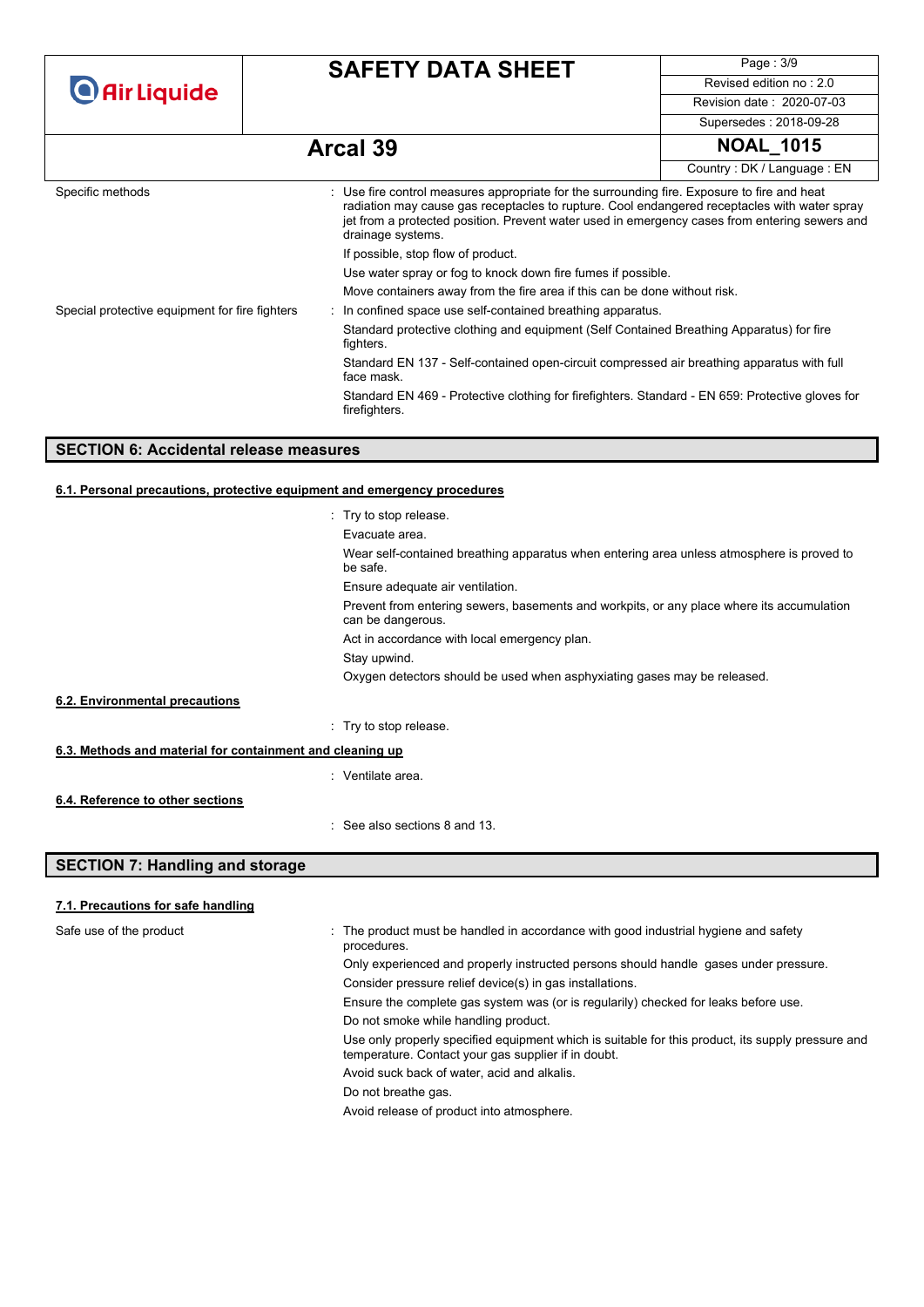|                                                                   | <b>SAFETY DATA SHEET</b>                                                                                                    | Page: 4/9                                                                                                                                                        |  |
|-------------------------------------------------------------------|-----------------------------------------------------------------------------------------------------------------------------|------------------------------------------------------------------------------------------------------------------------------------------------------------------|--|
| <b>O</b> Air Liquide                                              |                                                                                                                             | Revised edition no: 2.0                                                                                                                                          |  |
|                                                                   |                                                                                                                             | Revision date: 2020-07-03                                                                                                                                        |  |
|                                                                   |                                                                                                                             | Supersedes: 2018-09-28                                                                                                                                           |  |
|                                                                   | <b>Arcal 39</b>                                                                                                             | <b>NOAL 1015</b>                                                                                                                                                 |  |
|                                                                   |                                                                                                                             | Country: DK / Language: EN                                                                                                                                       |  |
| Safe handling of the gas receptacle                               | : Refer to supplier's container handling instructions.                                                                      |                                                                                                                                                                  |  |
|                                                                   | Do not allow backfeed into the container.                                                                                   |                                                                                                                                                                  |  |
|                                                                   |                                                                                                                             | Protect cylinders from physical damage; do not drag, roll, slide or drop.                                                                                        |  |
|                                                                   | When moving cylinders, even for short distances, use a cart (trolley, hand truck, etc.) designed<br>to transport cylinders. |                                                                                                                                                                  |  |
|                                                                   |                                                                                                                             | Leave valve protection caps in place until the container has been secured against either a wall<br>or bench or placed in a container stand and is ready for use. |  |
|                                                                   |                                                                                                                             | If user experiences any difficulty operating valve discontinue use and contact supplier.                                                                         |  |
|                                                                   |                                                                                                                             | Never attempt to repair or modify container valves or safety relief devices.                                                                                     |  |
|                                                                   |                                                                                                                             | Damaged valves should be reported immediately to the supplier.                                                                                                   |  |
|                                                                   | Keep container valve outlets clean and free from contaminants particularly oil and water.                                   |                                                                                                                                                                  |  |
|                                                                   | disconnected from equipment.                                                                                                | Replace valve outlet caps or plugs and container caps where supplied as soon as container is                                                                     |  |
|                                                                   | Close container valve after each use and when empty, even if still connected to equipment.                                  |                                                                                                                                                                  |  |
|                                                                   | Never attempt to transfer gases from one cylinder/container to another.                                                     |                                                                                                                                                                  |  |
|                                                                   | Never use direct flame or electrical heating devices to raise the pressure of a container.                                  |                                                                                                                                                                  |  |
|                                                                   | Do not remove or deface labels provided by the supplier for the identification of the content of<br>the container.          |                                                                                                                                                                  |  |
|                                                                   | Suck back of water into the container must be prevented.                                                                    |                                                                                                                                                                  |  |
|                                                                   | Open valve slowly to avoid pressure shock.                                                                                  |                                                                                                                                                                  |  |
| 7.2. Conditions for safe storage, including any incompatibilities |                                                                                                                             |                                                                                                                                                                  |  |
|                                                                   | : Observe all regulations and local requirements regarding storage of containers.                                           |                                                                                                                                                                  |  |
|                                                                   | Containers should not be stored in conditions likely to encourage corrosion.                                                |                                                                                                                                                                  |  |
|                                                                   | Container valve guards or caps should be in place.                                                                          |                                                                                                                                                                  |  |
|                                                                   | Containers should be stored in the vertical position and properly secured to prevent them from<br>falling over.             |                                                                                                                                                                  |  |
|                                                                   | Stored containers should be periodically checked for general condition and leakage.                                         |                                                                                                                                                                  |  |
|                                                                   | Keep container below 50°C in a well ventilated place.                                                                       |                                                                                                                                                                  |  |
|                                                                   | Store containers in location free from fire risk and away from sources of heat and ignition.                                |                                                                                                                                                                  |  |
|                                                                   | Keep away from combustible materials.                                                                                       |                                                                                                                                                                  |  |
| 7.3. Specific end use(s)                                          |                                                                                                                             |                                                                                                                                                                  |  |
|                                                                   | : None.                                                                                                                     |                                                                                                                                                                  |  |
|                                                                   |                                                                                                                             |                                                                                                                                                                  |  |

### **SECTION 8: Exposure controls/personal protection**

### **8.1. Control parameters**

OEL (Occupational Exposure Limits) : No data available.

DNEL (Derived-No Effect Level) : No data available.

PNEC (Predicted No-Effect Concentration) : No data available.

#### **8.2. Exposure controls**

#### **8.2.1. Appropriate engineering controls**

|                                                                           | : Provide adequate general and local exhaust ventilation.                                                                                                                                                                                                                                                             |
|---------------------------------------------------------------------------|-----------------------------------------------------------------------------------------------------------------------------------------------------------------------------------------------------------------------------------------------------------------------------------------------------------------------|
|                                                                           | Systems under pressure should be regularily checked for leakages.                                                                                                                                                                                                                                                     |
|                                                                           | Oxygen detectors should be used when asphyxiating gases may be released.                                                                                                                                                                                                                                              |
|                                                                           | Consider the use of a work permit system e.g. for maintenance activities.                                                                                                                                                                                                                                             |
| 8.2.2. Individual protection measures, e.g. personal protective equipment |                                                                                                                                                                                                                                                                                                                       |
|                                                                           | A risk assessment should be conducted and documented in each work area to assess the risks<br>related to the use of the product and to select the PPE that matches the relevant risk. The<br>following recommendations should be considered:<br>PPE compliant to the recommended EN/ISO standards should be selected. |
| • Eye/face protection                                                     | Wear safety glasses with side shields.                                                                                                                                                                                                                                                                                |

Standard EN 166 - Personal eye-protection - specifications.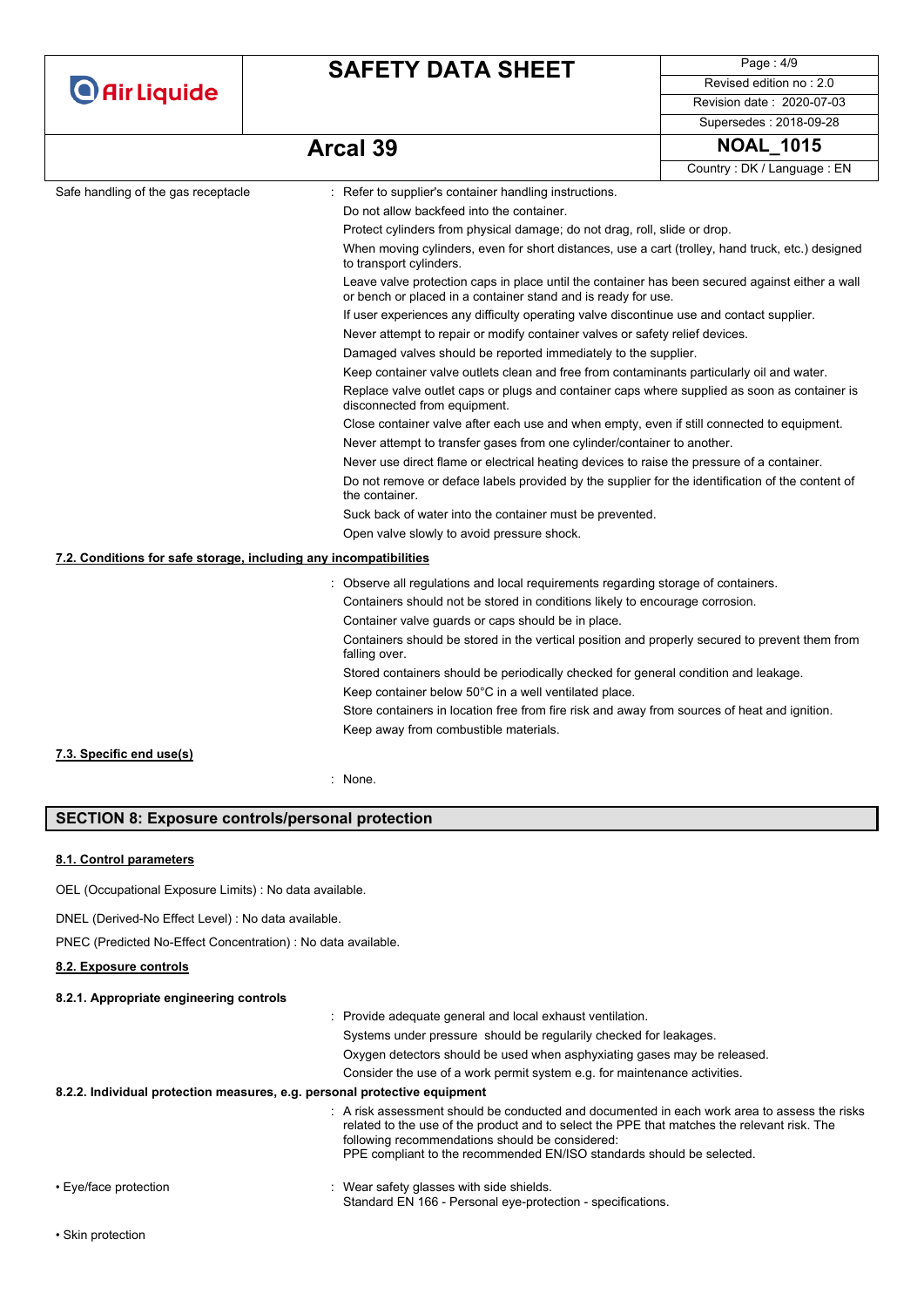**O** Air Liquide

# **SAFETY DATA SHEET**

Page : 5/9 Revised edition no : 2.0 Revision date : 2020-07-03

Supersedes : 2018-09-28

# **Arcal 39 NOAL\_1015**

|                                       |                                                                                                                                                                                                                                                   | Country: DK / Language: EN |
|---------------------------------------|---------------------------------------------------------------------------------------------------------------------------------------------------------------------------------------------------------------------------------------------------|----------------------------|
| - Hand protection                     | : Wear working gloves when handling gas containers.                                                                                                                                                                                               |                            |
|                                       | Standard EN 388 - Protective gloves against mechanical risk.                                                                                                                                                                                      |                            |
| - Other                               | : Wear safety shoes while handling containers.<br>Standard EN ISO 20345 - Personal protective equipment - Safety footwear.                                                                                                                        |                            |
| • Respiratory protection              | : Self contained breathing apparatus (SCBA) or positive pressure airline with mask are to be<br>used in oxygen-deficient atmospheres.<br>Standard EN 137 - Self-contained open-circuit compressed air breathing apparatus with full<br>face mask. |                            |
| • Thermal hazards                     | : None in addition to the above sections.                                                                                                                                                                                                         |                            |
| 8.2.3 Environmental exposure controls |                                                                                                                                                                                                                                                   |                            |

#### **8.2.3. Environmental exposure controls**

: None necessary.

### **SECTION 9: Physical and chemical properties**

#### Appearance **9.1. Information on basic physical and chemical properties**

| Physical state at 20°C / 101.3kPa<br>٠          | : Gas.                                                                                                            |  |
|-------------------------------------------------|-------------------------------------------------------------------------------------------------------------------|--|
| Colour                                          | Mixture contains one or more component(s) which have the following colour(s):<br>Colourless.                      |  |
| Odour                                           | Odourless.                                                                                                        |  |
| Odour threshold                                 | : Odour threshold is subjective and inadequate to warn of overexposure.                                           |  |
| pH value                                        | : Not applicable for gases and gas mixtures.                                                                      |  |
| Molar mass                                      | : Not applicable for gas mixtures.                                                                                |  |
| Melting point                                   | Not applicable for gas mixtures.                                                                                  |  |
| Boiling point                                   | : Not applicable for gas mixtures.                                                                                |  |
| Flash point                                     | : Not applicable for gases and gas mixtures.                                                                      |  |
| Evaporation rate (ether=1)                      | : Not applicable for gases and gas mixtures.                                                                      |  |
| Flammability range                              | : Non flammable.                                                                                                  |  |
| Vapour pressure [20°C]                          | Not applicable.                                                                                                   |  |
| Vapour pressure [50°C]                          | : Not applicable.                                                                                                 |  |
| Relative density, gas (air=1)                   | : Heavier than air.                                                                                               |  |
| Solubility in water                             | Solubility in water of component(s) of the mixture :<br>· Argon: 67.3 mg/l · Nitrogen: 20 mg/l · Helium: 1.5 mg/l |  |
| Partition coefficient n-octanol/water [log Kow] | : Not applicable for gas mixtures.                                                                                |  |
| Auto-ignition temperature                       | : Non flammable.                                                                                                  |  |
| Decomposition point [°C]                        | : Not applicable.                                                                                                 |  |
| Viscosity [20°C]                                | : No reliable data available.                                                                                     |  |
| <b>Explosive Properties</b>                     | : Not applicable.                                                                                                 |  |
| <b>Oxidising Properties</b>                     | : Not applicable.                                                                                                 |  |
| 9.2. Other information                          |                                                                                                                   |  |
| Other data                                      | Gas/vapour heavier than air. May accumulate in confined spaces, particularly at or below<br>ground level.         |  |

## **SECTION 10: Stability and reactivity**

| 10.1. Reactivity                         |                                                                                |
|------------------------------------------|--------------------------------------------------------------------------------|
|                                          | : No reactivity hazard other than the effects described in sub-sections below. |
| 10.2. Chemical stability                 |                                                                                |
|                                          | : Stable under normal conditions.                                              |
| 10.3. Possibility of hazardous reactions |                                                                                |
|                                          | No additional information available                                            |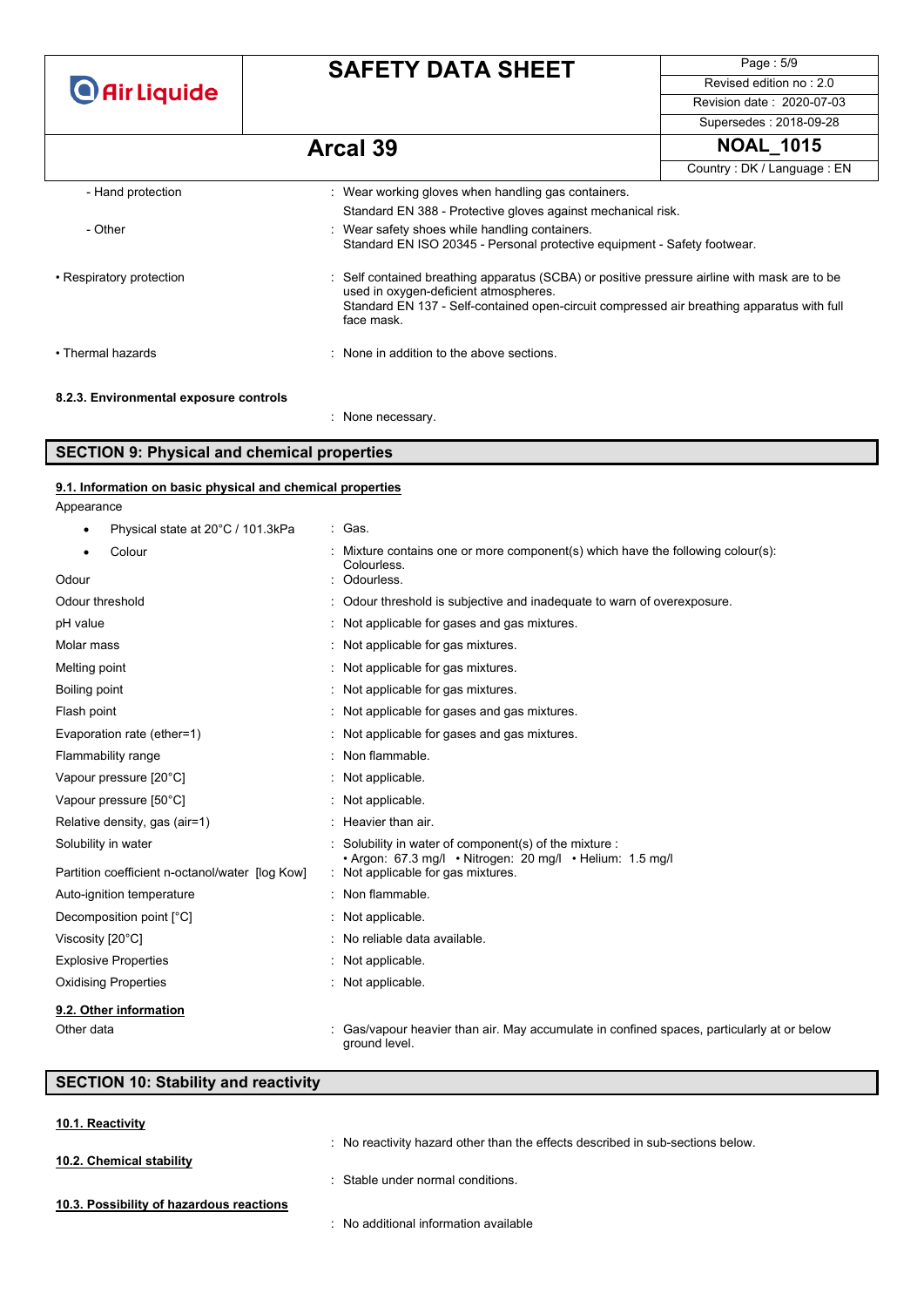**O** Air Liquide

# **SAFETY DATA SHEET**

Page : 6/9 Revised edition no : 2.0 Revision date : 2020-07-03 Supersedes : 2018-09-28

# **Arcal 39 NOAL\_1015**

Country : DK / Language : EN

| 10.4. Conditions to avoid              |                                                                                                         |
|----------------------------------------|---------------------------------------------------------------------------------------------------------|
|                                        | : Avoid moisture in installation systems.                                                               |
| 10.5. Incompatible materials           |                                                                                                         |
|                                        | : For additional information on compatibility refer to ISO 11114.                                       |
| 10.6. Hazardous decomposition products |                                                                                                         |
|                                        | Under normal conditions of storage and use, hazardous decomposition products should not be<br>produced. |

# **SECTION 11: Toxicological information**

| 11.1. Information on toxicological effects |                                                                              |
|--------------------------------------------|------------------------------------------------------------------------------|
| <b>Acute toxicity</b>                      | : No toxicological effects from this product.                                |
| Skin corrosion/irritation                  | : No known effects from this product.                                        |
| Serious eye damage/irritation              | : No known effects from this product.                                        |
| Respiratory or skin sensitisation          | : No known effects from this product.                                        |
| Germ cell mutagenicity                     | : No known effects from this product.                                        |
| Carcinogenicity                            | : No known effects from this product.                                        |
| <b>Reproductive toxicity</b>               | : No known effects from this product.<br>No known effects from this product. |
| <b>STOT-single exposure</b>                | : No known effects from this product.                                        |
| <b>STOT-repeated exposure</b>              | : No known effects from this product.                                        |
| <b>Aspiration hazard</b>                   | : Not applicable for gases and gas mixtures.                                 |

## **SECTION 12: Ecological information**

| 12.1. Toxicity                           |                                                                                                                                   |
|------------------------------------------|-----------------------------------------------------------------------------------------------------------------------------------|
| Assessment                               | : No ecological damage caused by this product.                                                                                    |
| EC50 48h - Daphnia magna [mg/l]          | : No data available.                                                                                                              |
| EC50 72h - Algae [mg/l]                  | $:$ No data available.                                                                                                            |
| LC50 96 h - Fish [mg/l]                  | : No data available.                                                                                                              |
| 12.2. Persistence and degradability      |                                                                                                                                   |
| Assessment                               | : No ecological damage caused by this product.                                                                                    |
| 12.3. Bioaccumulative potential          |                                                                                                                                   |
| Assessment                               | : No data available.                                                                                                              |
| 12.4. Mobility in soil                   |                                                                                                                                   |
| Assessment                               | : Because of its high volatility, the product is unlikely to cause ground or water pollution.<br>Partition into soil is unlikely. |
| 12.5. Results of PBT and vPvB assessment |                                                                                                                                   |
| Assessment                               | : Not classified as PBT or vPvB.                                                                                                  |
| 12.6. Other adverse effects              |                                                                                                                                   |
| Other adverse effects                    | : No known effects from this product.                                                                                             |
| Effect on the ozone layer                | : None.                                                                                                                           |
| Effect on global warming                 | : No known effects from this product.                                                                                             |
|                                          |                                                                                                                                   |

**SECTION 13: Disposal considerations**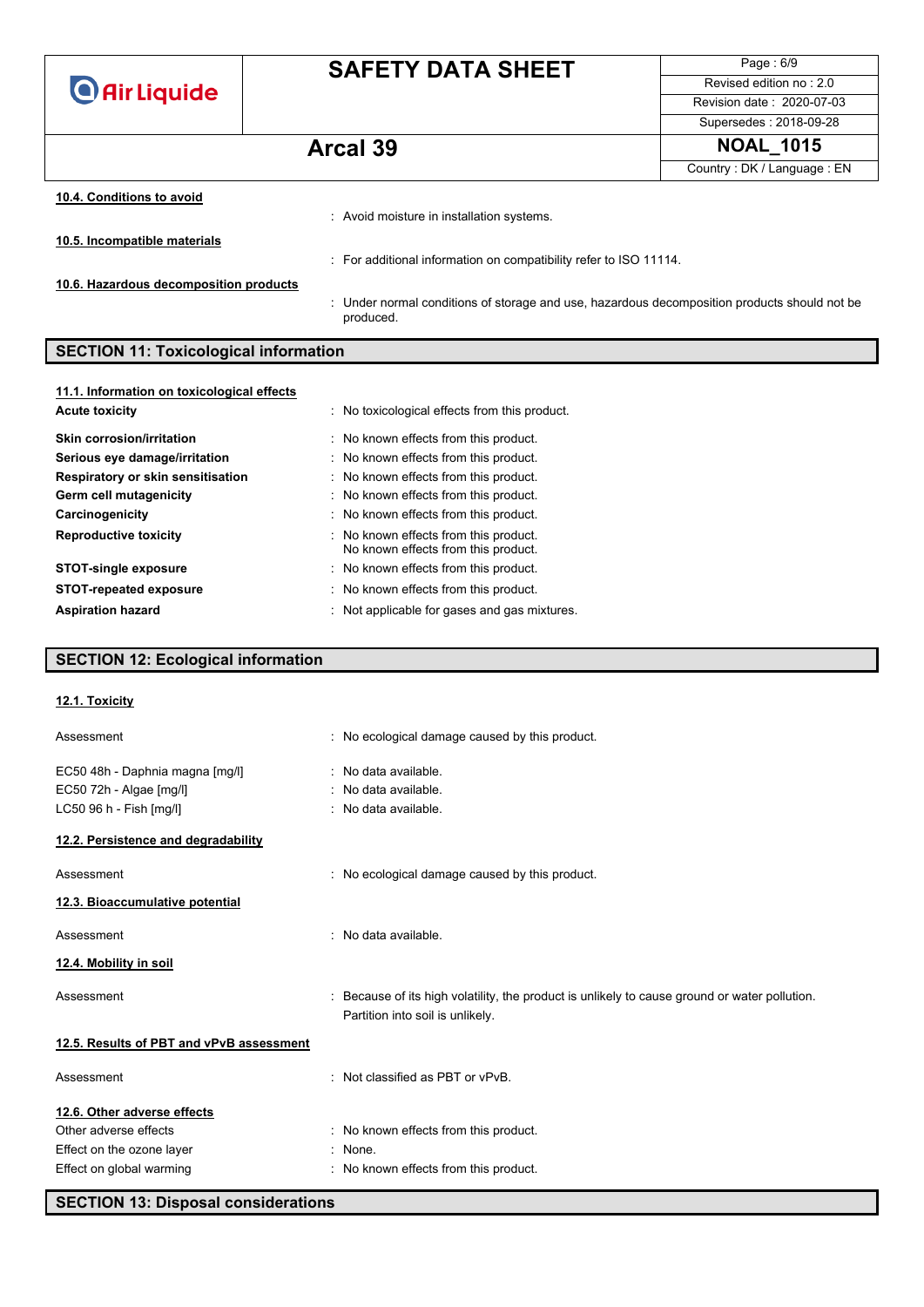

# **SAFETY DATA SHEET**

Page : 7/9 Revised edition no : 2.0 Revision date : 2020-07-03 Supersedes : 2018-09-28

# **Arcal 39**

| NOAL | . 1015 |  |
|------|--------|--|
|      |        |  |

Country : DK / Language : EN

### **13.1. Waste treatment methods**

|                                                                                       | May be vented to atmosphere in a well ventilated place.                                                        |
|---------------------------------------------------------------------------------------|----------------------------------------------------------------------------------------------------------------|
|                                                                                       | Do not discharge into any place where its accumulation could be dangerous.                                     |
|                                                                                       | Return unused product in original container to supplier.                                                       |
| List of hazardous waste codes (from<br>Commission Decision 2000/532/EC as<br>amended) | : 16 05 05 : Gases in pressure containers other than those mentioned in 16 05 04.                              |
| 13.2. Additional information                                                          |                                                                                                                |
|                                                                                       | : External treatment and disposal of waste should comply with applicable local and/or national<br>regulations. |

| <b>SECTION 14: Transport information</b>                                                                                                         |                                                        |  |
|--------------------------------------------------------------------------------------------------------------------------------------------------|--------------------------------------------------------|--|
| 14.1. UN number                                                                                                                                  |                                                        |  |
| UN-No.                                                                                                                                           | : 1956                                                 |  |
| 14.2. UN proper shipping name                                                                                                                    |                                                        |  |
|                                                                                                                                                  |                                                        |  |
| Transport by road/rail (ADR/RID)                                                                                                                 | COMPRESSED GAS, N.O.S. (Argon, Helium)                 |  |
| Transport by air (ICAO-TI / IATA-DGR)                                                                                                            | Compressed gas, n.o.s. (Argon, Helium)                 |  |
| Transport by sea (IMDG)                                                                                                                          | COMPRESSED GAS, N.O.S. (Argon, Helium)                 |  |
| 14.3. Transport hazard class(es)                                                                                                                 |                                                        |  |
| Labelling                                                                                                                                        |                                                        |  |
|                                                                                                                                                  | 2.2 : Non-flammable, non-toxic gases.                  |  |
| Transport by road/rail (ADR/RID)<br>Class                                                                                                        | $\therefore$ 2.                                        |  |
| Classification code                                                                                                                              | : 1A.                                                  |  |
| Hazard identification number                                                                                                                     | : 20.                                                  |  |
| <b>Tunnel Restriction</b>                                                                                                                        | : E - Passage forbidden through tunnels of category E. |  |
| Transport by air (ICAO-TI / IATA-DGR)                                                                                                            |                                                        |  |
| Class / Div. (Sub. risk(s))                                                                                                                      | : 2.2                                                  |  |
| Transport by sea (IMDG)<br>Class / Div. (Sub. risk(s))                                                                                           | : 2.2                                                  |  |
| Emergency Schedule (EmS) - Fire                                                                                                                  | $\therefore$ F-C.                                      |  |
| Emergency Schedule (EmS) - Spillage                                                                                                              | $: S-V.$                                               |  |
| 14.4. Packing group                                                                                                                              |                                                        |  |
|                                                                                                                                                  |                                                        |  |
| Transport by road/rail (ADR/RID)                                                                                                                 | Not established.                                       |  |
| Transport by air (ICAO-TI / IATA-DGR)                                                                                                            | Not established.                                       |  |
| Transport by sea (IMDG)                                                                                                                          | $\bullet$<br>Not established.                          |  |
| 14.5. Environmental hazards                                                                                                                      |                                                        |  |
| Transport by road/rail (ADR/RID)                                                                                                                 | None.                                                  |  |
| Transport by air (ICAO-TI / IATA-DGR)                                                                                                            | : None.                                                |  |
| Transport by sea (IMDG)                                                                                                                          | : None.                                                |  |
| 14.6. Special precautions for user<br><b>Packing Instruction(s)</b><br>Transport by road/rail (ADR/RID)<br>Transport by air (ICAO-TI / IATA-DGR) | : P200.                                                |  |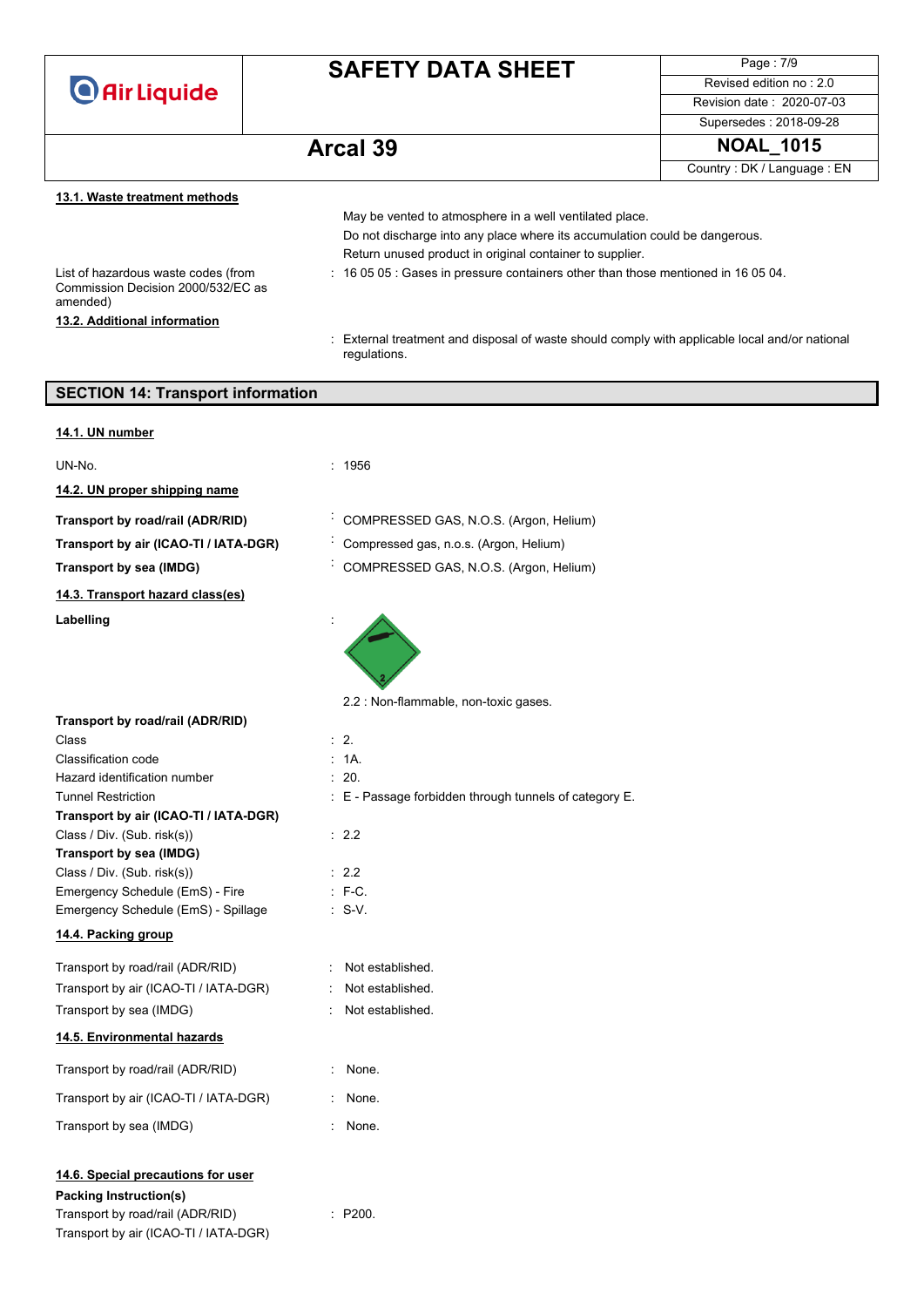# **SAFETY DATA SHEET**

Page : 8/9 Revised edition no : 2.0 Revision date : 2020-07-03 Supersedes : 2018-09-28

**Arcal 39 NOAL\_1015**

Country : DK / Language : EN

| Passenger and Cargo Aircraft  | : 200.                                                                                                                                   |
|-------------------------------|------------------------------------------------------------------------------------------------------------------------------------------|
| Cargo Aircraft only           | : 200.                                                                                                                                   |
| Transport by sea (IMDG)       | : P200.                                                                                                                                  |
| Special transport precautions | Avoid transport on vehicles where the load space is not separated from the driver's<br>compartment.                                      |
|                               | Ensure vehicle driver is aware of the potential hazards of the load and knows what to do in the<br>event of an accident or an emergency. |
|                               | Before transporting product containers:                                                                                                  |
|                               | - Ensure there is adequate ventilation.                                                                                                  |
|                               | - Ensure that containers are firmly secured.                                                                                             |
|                               | - Ensure valve is closed and not leaking.                                                                                                |
|                               | - Ensure valve outlet cap nut or plug (where provided) is correctly fitted.                                                              |
|                               | - Ensure valve protection device (where provided) is correctly fitted.                                                                   |

#### **14.7. Transport in bulk according to Annex II of Marpol and the IBC Code**

: Not applicable.

# **SECTION 15: Regulatory information**

### **EU-Regulations 15.1. Safety, health and environmental regulations/legislation specific for the substance or mixture**

| Restrictions on use                                                      | $:$ None.                                             |
|--------------------------------------------------------------------------|-------------------------------------------------------|
| Seveso Directive: 2012/18/EU (Seveso III)<br><b>National regulations</b> | : Not covered.                                        |
| National legislation                                                     | : Ensure all national/local regulations are observed. |

#### **15.2. Chemical safety assessment**

A CSA does not need to be carried out for this product.

| <b>SECTION 16: Other information</b> |                                                                                                              |
|--------------------------------------|--------------------------------------------------------------------------------------------------------------|
| Indication of changes                | Revised safety data sheet in accordance with commission regulation (EU) No 453/2010.                         |
| Abbreviations and acronyms           | : ATE - Acute Toxicity Estimate                                                                              |
|                                      | CLP - Classification Labelling Packaging Regulation; Regulation (EC) No 1272/2008                            |
|                                      | REACH - Registration, Evaluation, Authorisation and Restriction of Chemicals Regulation (EC)<br>No 1907/2006 |
|                                      | EINECS - European Inventory of Existing Commercial Chemical Substances                                       |
|                                      | CAS# - Chemical Abstract Service number                                                                      |
|                                      | PPE - Personal Protection Equipment                                                                          |
|                                      | LC50 - Lethal Concentration to 50 % of a test population                                                     |
|                                      | RMM - Risk Management Measures                                                                               |
|                                      | PBT - Persistent. Bioaccumulative and Toxic                                                                  |
|                                      | vPvB - Very Persistent and Very Bioaccumulative                                                              |
|                                      | STOT- SE: Specific Target Organ Toxicity - Single Exposure                                                   |
|                                      | <b>CSA - Chemical Safety Assessment</b>                                                                      |
|                                      | EN - European Standard                                                                                       |
|                                      | <b>UN</b> - United Nations                                                                                   |
|                                      | ADR - European Agreement concerning the International Carriage of Dangerous Goods by<br>Road                 |
|                                      | IATA - International Air Transport Association                                                               |
|                                      | IMDG code - International Maritime Dangerous Goods                                                           |
|                                      | RID - Regulations concerning the International Carriage of Dangerous Goods by Rail                           |
|                                      | WGK - Water Hazard Class                                                                                     |
|                                      |                                                                                                              |